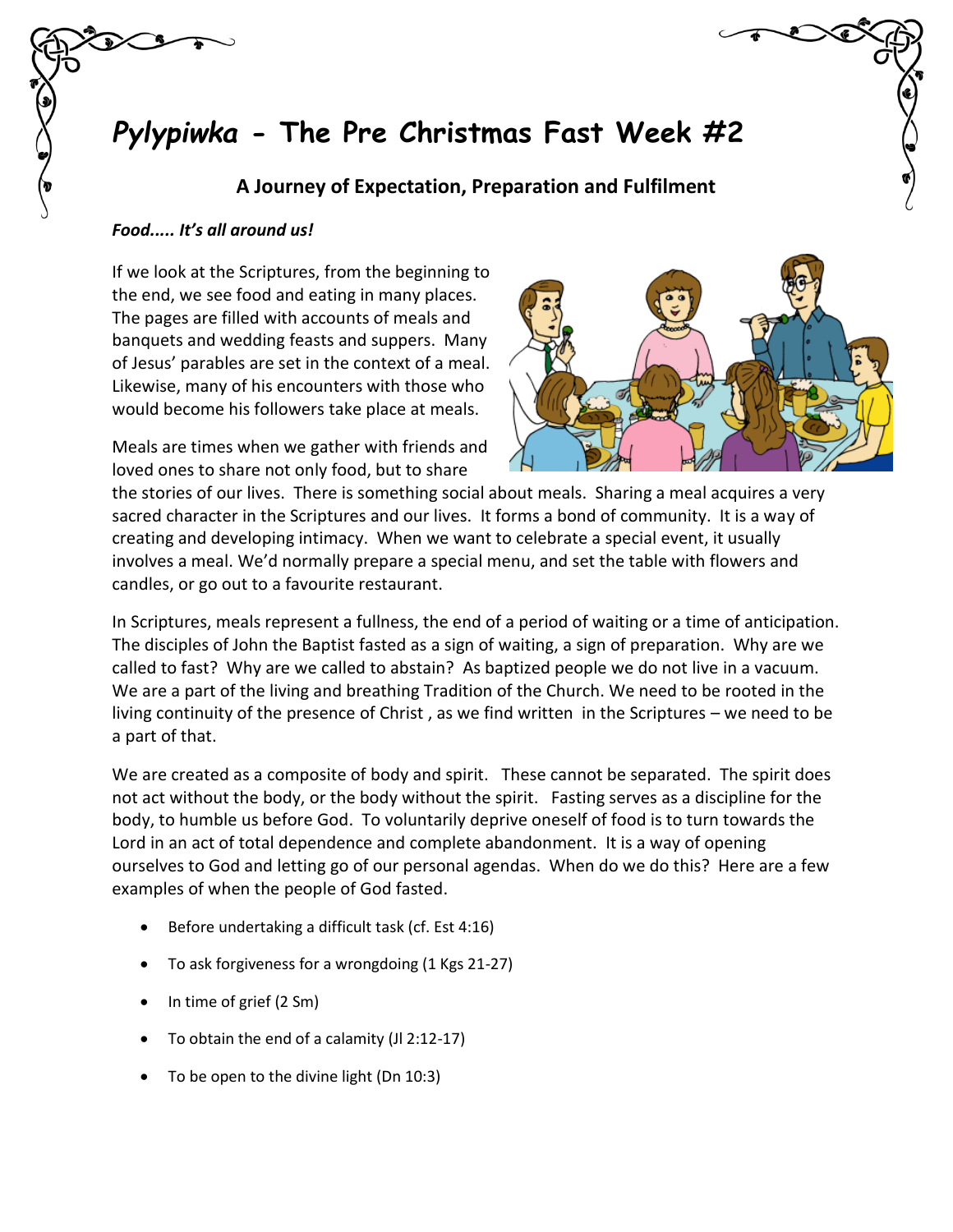- To await divine grace (Acts 13:2)
- To prepare for an encounter with the Lord (Ex 34:28)

In each of these the meaning of fasting is to stand before God in faith, with an attitude of humility, to welcome the mighty deeds of God.

The practice of fasting can also incur certain risks. We can go through the motions, keeping all the laws and customs and traditions, but if there is no change of heart, it is a fast not pleasing to God.

There is always the risk of pride, that is, fasting for the sake that others will notice. In order for it to be a good fast, it must be done with the love of neighbour and the search for true justice. Fasting must bring us to a change of heart and a change in the way we deal with those around us, especially the needy and the downtrodden.

Our fast must be known only to God. It will then be a pure expression of trust in Him, a humble fasting that opens our heart to an inner justice, a true work of the Father who sees and acts in secret.

When we fast we experience our alienation from God, our expulsion from Paradise and the breakdown of our communion with God. We were created to be in communion with God. Adam and Eve, by their act of disobedience, broke this communion. We are each Adam; we are Eve. In our personal sinfulness, we experience this same brokenness and the separation that our first parents felt.

In His incarnation Jesus overcame this separation. There are three things that separate us from God: God is divine and we are human; God is sinless and we are sinful; God is immortal and we are mortal. By becoming human, Christ overcame the divine-human separation in His own body. Through death on the cross, he took upon himself our sinfulness, and our sinfulness was thus put to death on the cross. And by His resurrection, he overcame the bounds of mortality.

We now live in a paradox. We are both united and separated from God at the same time. We are created to be in union with Him, yet are separated by sin and reunited with God through Christ. All three are elements of our lives.

When we fast we re-experience our human situation. We were created for glory, but we live in exile. Adam and Eve were given all of Paradise to enjoy, but broke the only rule God gave them to follow. They were to fast from eating of the tree in the center of the Garden of Eden. They broke the fast and lost Paradise. We return to Paradise by doing what Adam and Eve did not do. We return to Paradise by fasting!

When we fast, we become hungry. We sense our own weakness and dependence. We see how needy we really are. The myth of our self-made person is shattered. Then we ask ourselves: "Upon whom can I depend?" We realize that our true longing is for the Lord. Then we begin to realize that everything is truly a gift. Everything comes from God. This realization